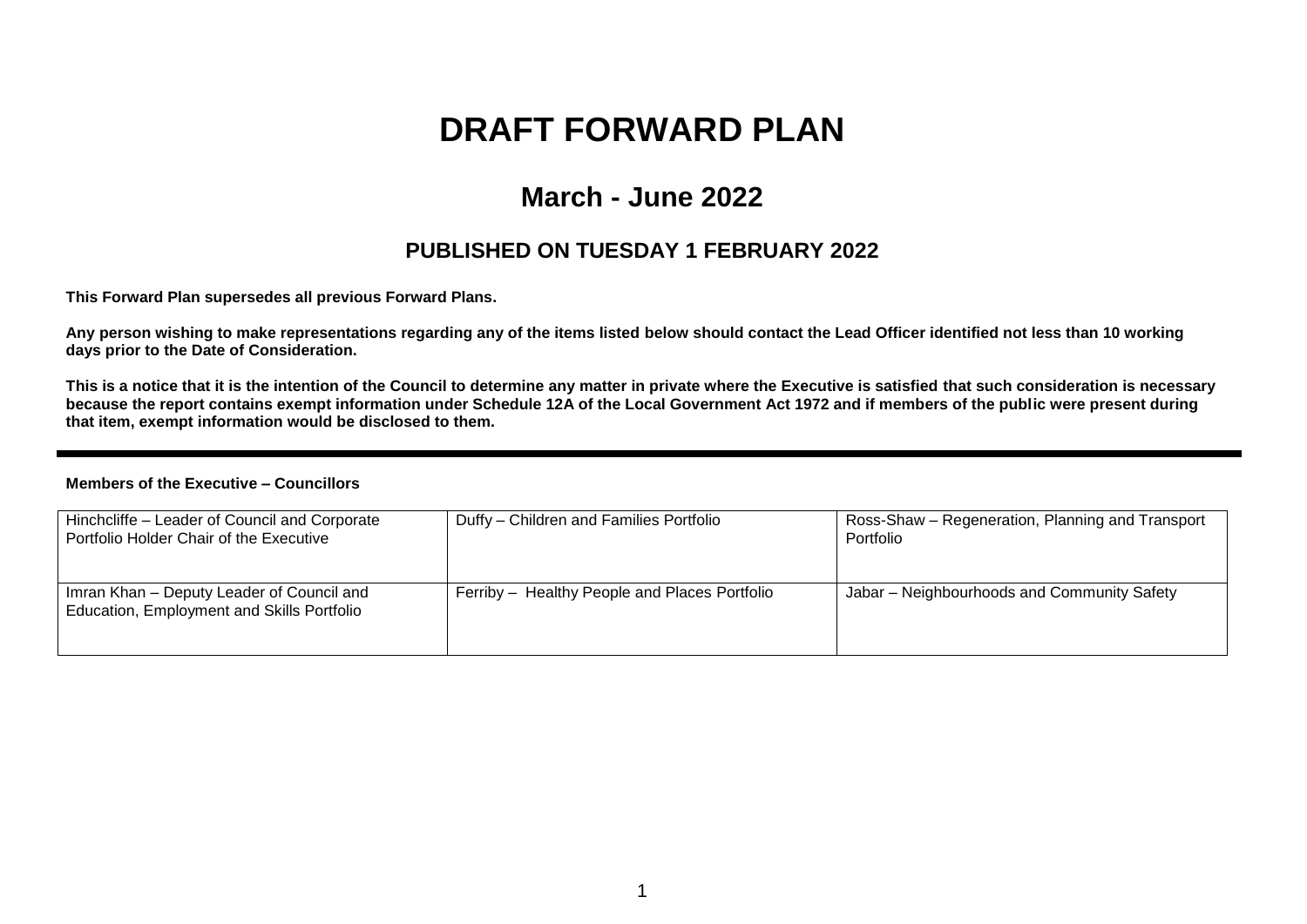#### **A. PROGRAMME OF KEY DECISIONS TO BE MADE BY THE EXECUTIVE AND AGENDA ITEMS FOR THE EXECUTIVE**

A definition of what constitutes a key decision can be found in the "Publicity Arrangements for the Forward Plan 2007/08" on the Council's website or in part 1 of the Council's Constitution.

| No.            | <b>Earliest Date of</b><br><b>Consideration</b> | <b>Decision Matter Description</b>                                                                                                                                                                                                                | Lead<br><b>Officer/Portfolio/Overview</b><br>and Scrutiny Area                                                                                                  | <b>Consultation</b><br>and Means of<br><b>Consultation</b> | <b>Documents</b><br>to be<br>submitted                                          | <b>Public</b><br>ltem? |
|----------------|-------------------------------------------------|---------------------------------------------------------------------------------------------------------------------------------------------------------------------------------------------------------------------------------------------------|-----------------------------------------------------------------------------------------------------------------------------------------------------------------|------------------------------------------------------------|---------------------------------------------------------------------------------|------------------------|
| $\mathbf{1}$ . | Mar 2022                                        | Variation to the agreement<br>establishing the West<br><b>Yorkshire Joint Services</b><br><b>Committee</b><br>The agreement has been<br>approved by the WYJS<br>Committee and is recommended<br>to the 5 Constituent Councils for<br>endorsement. | Michael Bowness -<br>michael.bowness@bradford<br>.gov.uk<br>Leader of Council and<br>Corporate Portfolio<br>Corporate Overview and<br><b>Scrutiny Committee</b> | N/A<br>N/A                                                 | Revised<br>Agreement/<br>Addendum<br>to the<br>Agreement/<br>Covering<br>report | Open                   |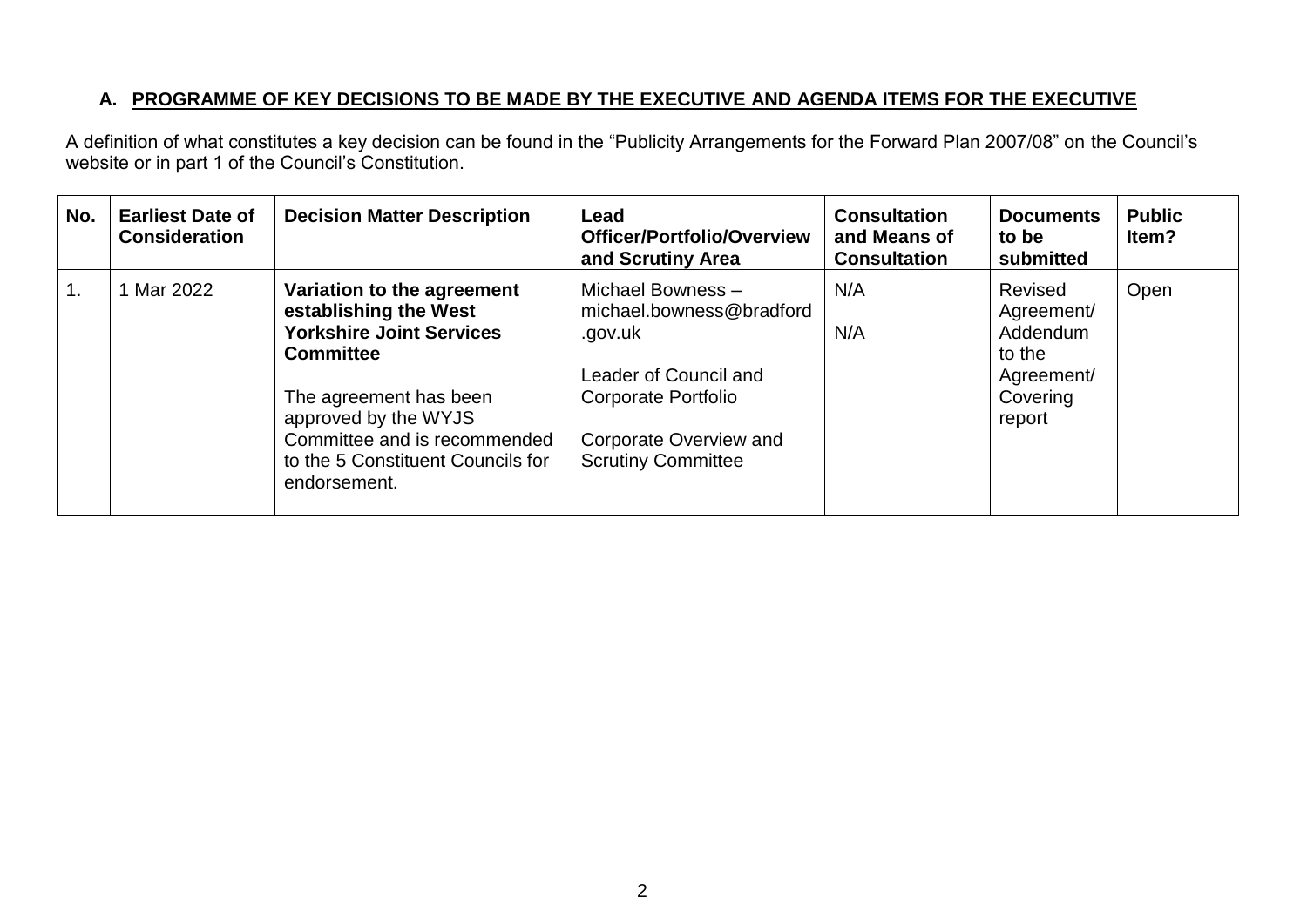| No. | <b>Earliest Date of</b><br><b>Consideration</b> | <b>Decision Matter Description</b>                                                                                                                                                                                                                                                                                                                                                                                                                                                                                                                                                                                                                                                                      | Lead<br><b>Officer/Portfolio/Overview</b><br>and Scrutiny Area                                                                             | <b>Consultation</b><br>and Means of<br><b>Consultation</b>                                                                                                                                                                                    | <b>Documents</b><br>to be<br>submitted                                                                                                                         | <b>Public</b><br>ltem? |
|-----|-------------------------------------------------|---------------------------------------------------------------------------------------------------------------------------------------------------------------------------------------------------------------------------------------------------------------------------------------------------------------------------------------------------------------------------------------------------------------------------------------------------------------------------------------------------------------------------------------------------------------------------------------------------------------------------------------------------------------------------------------------------------|--------------------------------------------------------------------------------------------------------------------------------------------|-----------------------------------------------------------------------------------------------------------------------------------------------------------------------------------------------------------------------------------------------|----------------------------------------------------------------------------------------------------------------------------------------------------------------|------------------------|
| 2.  | 1 Mar 2022                                      | <b>Update Strategic Partnering</b><br><b>Agreement For the</b><br><b>Transformation &amp; Better</b><br><b>Integration of Health &amp; CARE</b><br>for the Population of Bradford<br><b>District &amp; Craven</b><br>The Council are signatories to<br>the Health and Care Strategic<br>Partnering (SPA) Agreement<br>(2019) which is intended to<br>further develop system<br>partnership working towards the<br>Happy, Health & at Home vision.<br>This report will bring an updated<br>version of the document which<br>takes into account developments<br>and changes over the last 2<br>years and considers further<br>changes to come in light of the<br>expected Health and Social Care<br>Bill. | Iain MacBeath<br><b>Healthy People and Places</b><br>Portfolio Holder<br><b>Health and Social Care</b><br>Overview & Scrutiny<br>Committee | Health and<br><b>Wellbeing Board</b><br>members.<br>Lead Officers.<br>Portfolio Holder<br>Health and<br><b>Wellbeing Board</b><br>Meetings<br>Meetings with<br><b>Council Senior</b><br>Officers.<br><b>Briefing with</b><br>portfolio holder | Overview<br>report<br>highlighting<br>changes/<br>development<br>s from the<br>previous<br>version, and<br>including<br>Council legal<br>officer<br>appraisal. | Open                   |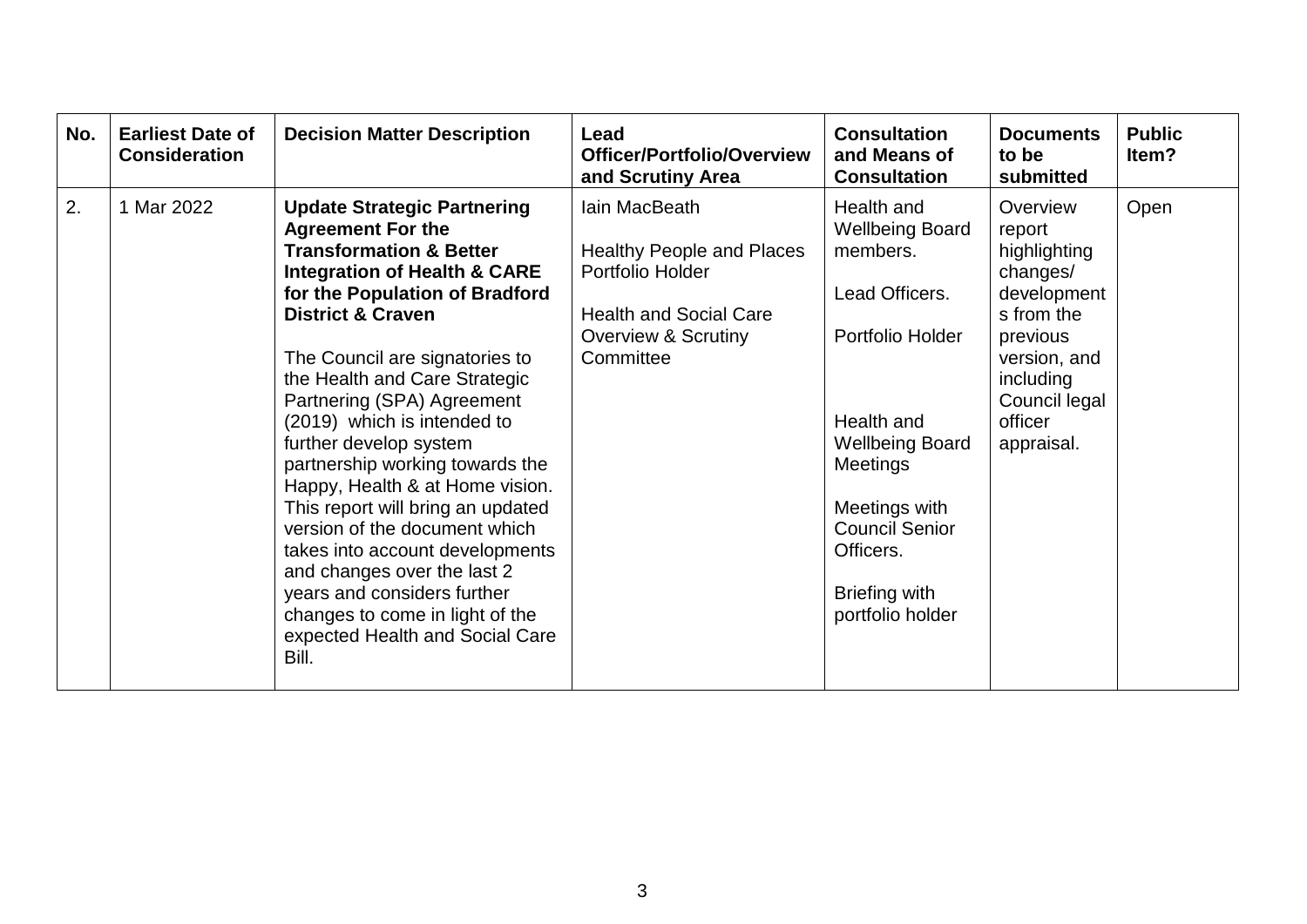| No.              | <b>Earliest Date of</b><br><b>Consideration</b> | <b>Decision Matter Description</b>                                                                                | Lead<br>Officer/Portfolio/Overview<br>and Scrutiny Area                                                                                                                                                                  | <b>Consultation</b><br>and Means of<br><b>Consultation</b>                                                                                                                                                                        | <b>Documents</b><br>to be<br>submitted | <b>Public</b><br>ltem? |
|------------------|-------------------------------------------------|-------------------------------------------------------------------------------------------------------------------|--------------------------------------------------------------------------------------------------------------------------------------------------------------------------------------------------------------------------|-----------------------------------------------------------------------------------------------------------------------------------------------------------------------------------------------------------------------------------|----------------------------------------|------------------------|
| 3.               | 1 Mar 2022                                      | <b>Sandy Lane Primary School</b><br><b>Establishing Early Years</b><br>provision at Sandy Lane Primary<br>School. | Emma Hamer<br>emma.hamer@bradford.gov<br>.uk<br><b>Deputy Leader of Council</b><br>and Education, Employment<br>and Skills Portfolio Holder<br><b>Children's Services</b><br><b>Overview &amp; Scrutiny</b><br>Committee | 4 week statutory<br>consultation<br>Online via<br><b>Bradford Council</b><br>Consultation<br>page and via<br>primary school                                                                                                       | Executive<br>report                    | Open                   |
| $\overline{4}$ . | 1 Mar 2022                                      | <b>Bingley Grammar School</b><br><b>Establish Resourced Provision</b><br>and increase building capacity.          | Emma Hamer<br>emma.hamer@bradford.gov<br>.uk<br>Deputy Leader of Council<br>and Education, Employment<br>and Skills Portfolio Holder<br><b>Children's Services</b><br><b>Overview &amp; Scrutiny</b><br>Committee        | In line with<br>Statutory<br>Proposal: 4 week<br>consultation 13<br>January 2022 -<br>10 February 2022<br>Online via<br><b>Bradford Council</b><br>Consultation<br>page, Bingley<br>school to include<br>public<br>consultations. | Executive<br>report                    | Open                   |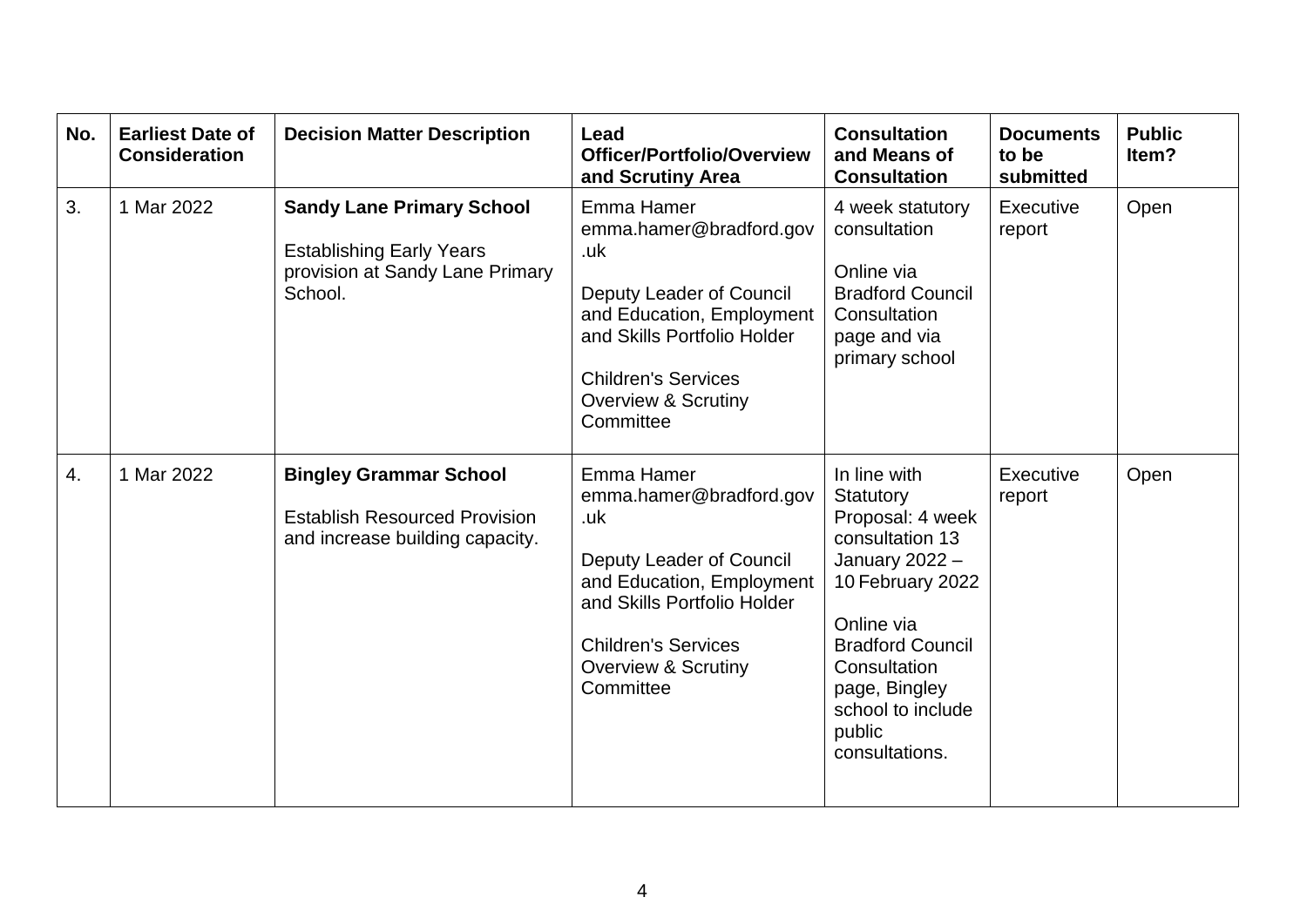| No. | <b>Earliest Date of</b><br><b>Consideration</b> | <b>Decision Matter Description</b>                                                                                                                                                                                                                                                                                                                                                                                                                                                                                                                                                                                                                                                                                                                                                                                                                                                                                                                                                                                                          | Lead<br>Officer/Portfolio/Overview<br>and Scrutiny Area                                                                                                                                                                        | <b>Consultation</b><br>and Means of<br><b>Consultation</b>                                                          | <b>Documents</b><br>to be<br>submitted | <b>Public</b><br>ltem? |
|-----|-------------------------------------------------|---------------------------------------------------------------------------------------------------------------------------------------------------------------------------------------------------------------------------------------------------------------------------------------------------------------------------------------------------------------------------------------------------------------------------------------------------------------------------------------------------------------------------------------------------------------------------------------------------------------------------------------------------------------------------------------------------------------------------------------------------------------------------------------------------------------------------------------------------------------------------------------------------------------------------------------------------------------------------------------------------------------------------------------------|--------------------------------------------------------------------------------------------------------------------------------------------------------------------------------------------------------------------------------|---------------------------------------------------------------------------------------------------------------------|----------------------------------------|------------------------|
| 5.  | 1 Mar 2022                                      | <b>Transforming Cities Fund</b><br><b>Programme Update &amp; Scheme</b><br><b>Delivery Approvals</b><br>To provide Executive with an update<br>on the development of the<br>Transforming Cities Fund portfolio of<br>projects following completion of a<br>period of public consultation on the<br>proposals and seeking Executive's<br>endorsement of the scheme benefits<br>and emerging proposals for the:<br>a) Bradford City Centre Cycling &<br>Walking Improvements;<br>b) Bradford Interchange Station<br>Access;<br>c)South Bradford Park & Ride and<br>Bus Expressway; and<br>d) West Bradford Cycle<br>Superhighway Extension.<br>It will also request that delegated<br>authority be given to the Strategic<br>Director Place in consultation with<br>the portfolio holder to progress a<br>range of issues to ensure delivery of<br>the scheme within the required<br>timescales in addition to considering<br>the need for CPO powers.<br><b>Transforming Cities Fund</b><br>Programme Update & Scheme<br>Delivery Approvals. | Richard Gelder Tel: 01274<br>437603<br>Richard.gelder@bradford.<br>gov.uk<br>Regeneration, Planning and<br><b>Transport Portfolio Holder</b><br>Regeneration &<br><b>Environment Overview and</b><br><b>Scrutiny Committee</b> | Portfolio Holder<br><b>Key Stakeholders</b><br><b>Local Ward</b><br>Councillors<br><b>Briefings and</b><br>Meetings | Report                                 | Open                   |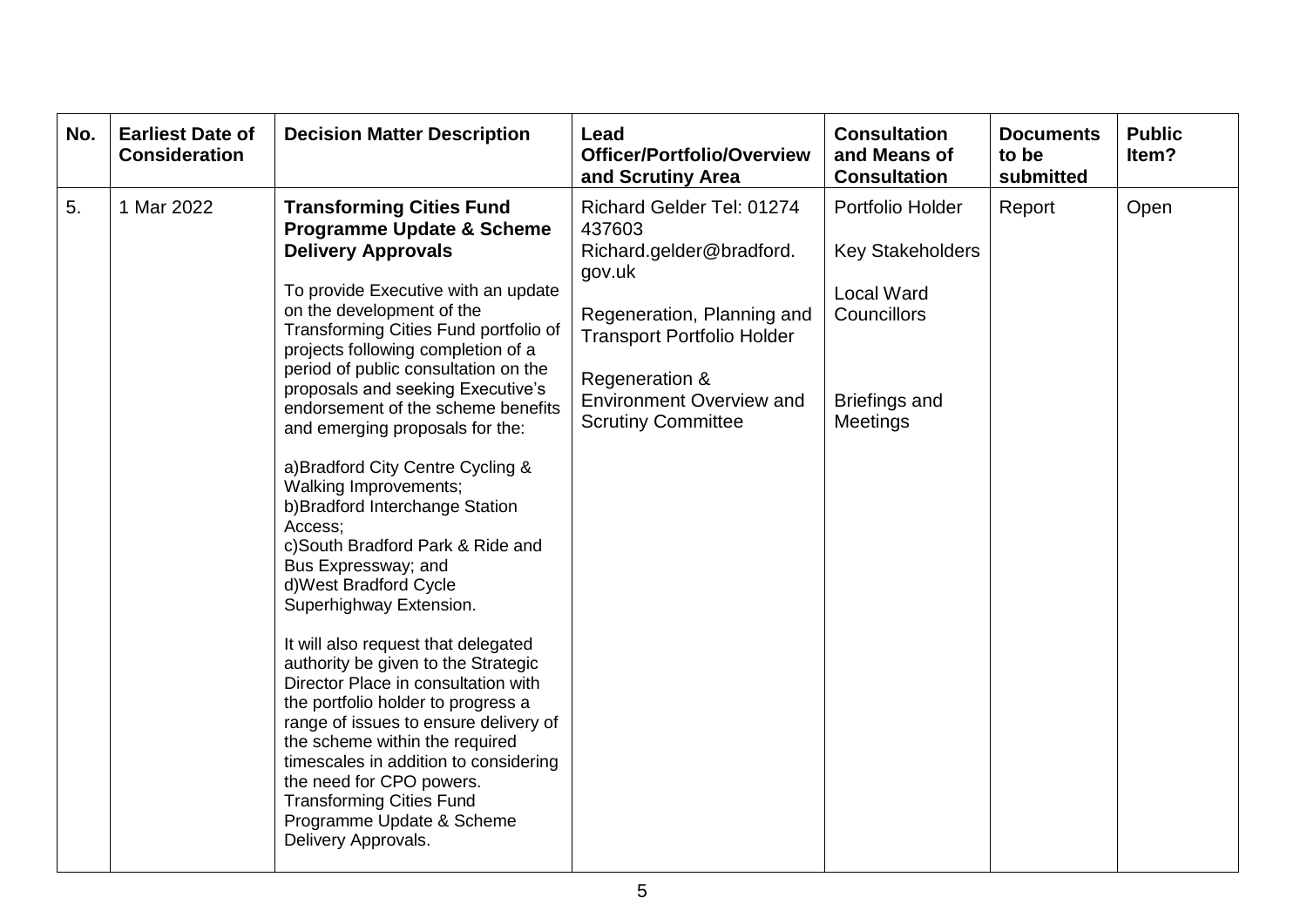| No. | <b>Earliest Date of</b><br><b>Consideration</b> | <b>Decision Matter Description</b>                                                                                                                                                                                                                                                                                                                                                                                                                                                                                                                | Lead<br><b>Officer/Portfolio/Overview</b><br>and Scrutiny Area                                                                                                                                                                                   | <b>Consultation</b><br>and Means of<br><b>Consultation</b>                                                                                            | <b>Documents</b><br>to be<br>submitted                                       | <b>Public</b><br>Item? |
|-----|-------------------------------------------------|---------------------------------------------------------------------------------------------------------------------------------------------------------------------------------------------------------------------------------------------------------------------------------------------------------------------------------------------------------------------------------------------------------------------------------------------------------------------------------------------------------------------------------------------------|--------------------------------------------------------------------------------------------------------------------------------------------------------------------------------------------------------------------------------------------------|-------------------------------------------------------------------------------------------------------------------------------------------------------|------------------------------------------------------------------------------|------------------------|
| 6.  | 1 Mar 2022                                      | <b>Oxenhope Neighbourhood</b><br><b>Development Plan (NDP)</b><br>The NDP prepared by the Village<br>Council with community and<br>stakeholders has been subject to<br>public consultation.<br>The final draft was published by<br>the Council for representations.<br>The NDP and representations are<br>currently being considered by an<br>independent examiner. This will<br>determine whether it meets legal<br>requirements and is aligned to<br>national and local planning policy<br>and if it can move forward to a<br>Local referendum. | Andrew Marshall,<br><b>Transportation Strategy</b><br>manager, Planning &<br>Transportation<br>Regeneration, Planning and<br><b>Transport Portfolio Holder</b><br>Regeneration &<br><b>Environment Overview and</b><br><b>Scrutiny Committee</b> | Public<br><b>Statutory Consultees</b><br><b>Stakeholders</b><br>Publication of<br>documents for<br>comments online<br>and at key deposit<br>locations | Report,<br><b>Examiners</b><br>Report;<br>Oxenhope<br>Neighbourho<br>od Plan | Open                   |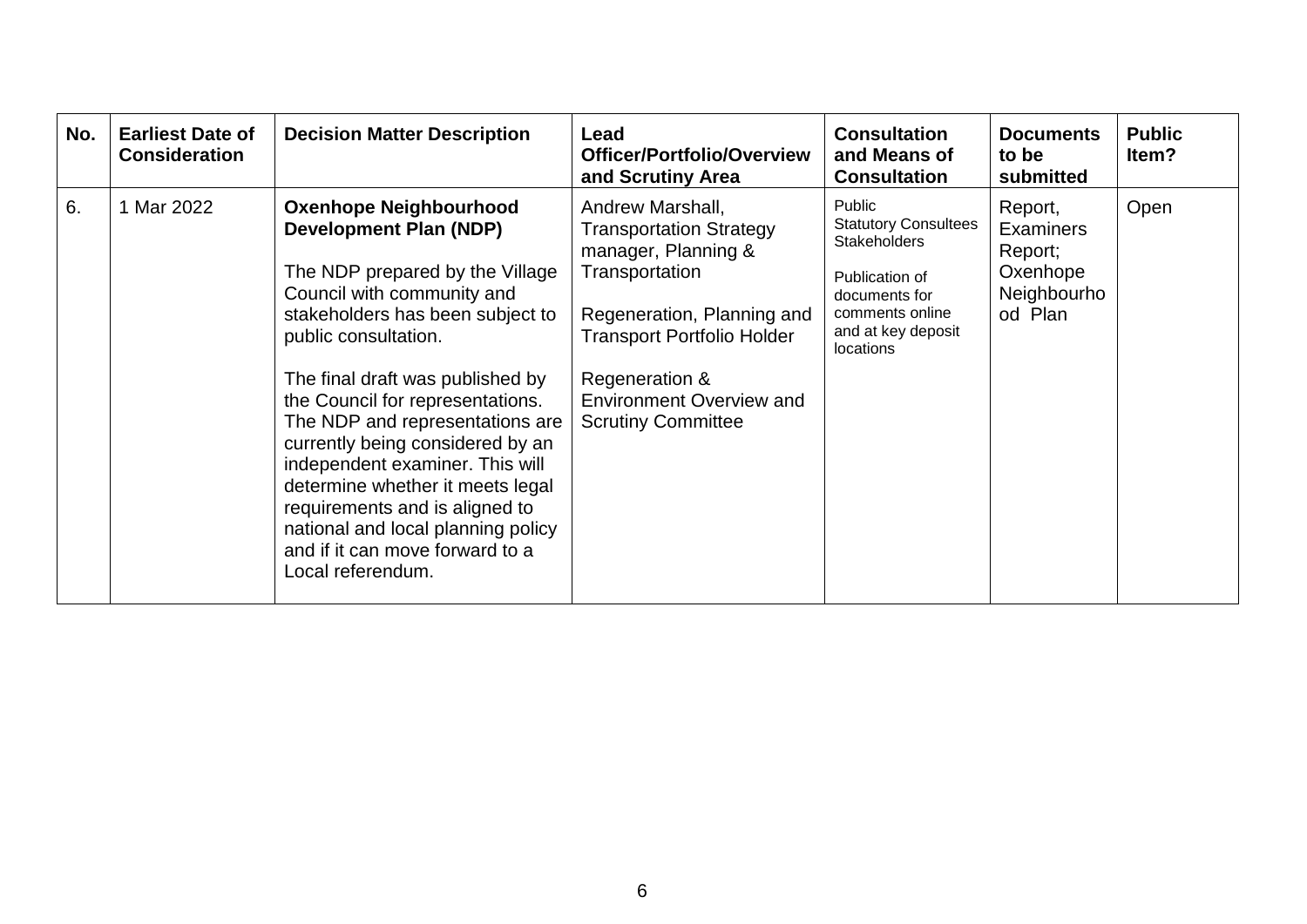| No. | <b>Earliest Date of</b><br><b>Consideration</b> | <b>Decision Matter Description</b>                                                                                                                                                                                                                                                                                                                                                                                                                                                                                                                                                                                                                                                                                                                                                                                                                   | Lead<br>Officer/Portfolio/Overview<br>and Scrutiny Area                                                                                                                                                                                         | <b>Consultation</b><br>and Means of<br><b>Consultation</b>                                                                                               | <b>Documents</b><br>to be<br>submitted                            | <b>Public</b><br>Item? |
|-----|-------------------------------------------------|------------------------------------------------------------------------------------------------------------------------------------------------------------------------------------------------------------------------------------------------------------------------------------------------------------------------------------------------------------------------------------------------------------------------------------------------------------------------------------------------------------------------------------------------------------------------------------------------------------------------------------------------------------------------------------------------------------------------------------------------------------------------------------------------------------------------------------------------------|-------------------------------------------------------------------------------------------------------------------------------------------------------------------------------------------------------------------------------------------------|----------------------------------------------------------------------------------------------------------------------------------------------------------|-------------------------------------------------------------------|------------------------|
| 7.  | 1 Mar 2022                                      | <b>Ilkley Neighbourhood</b><br><b>Development Plan (NDP</b><br>The NDP prepared by the Town<br>Council with community and<br>stakeholders has been subject to<br>public consultation.<br>The final draft was published by<br>the Council for representations.<br>The NDP and representations are<br>currently being considered by an<br>independent examiner. This will<br>determine whether it meets legal<br>requirements and is aligned to<br>national and local planning policy<br>and if it can move forward to a<br>Local referendum.<br>The report outlines the process<br>and the recommendations of the<br>examiner and determine whether<br>the NDP can move forward to<br>local Referendum.<br>Following a successful<br>referendum, the NDP would then<br>form part of the Statutory Local<br>Plan used to inform planning<br>decisions. | Andrew Marshall,<br><b>Transportation Strategy</b><br>manager, Planning &<br>Transportation<br>Regeneration, Planning and<br><b>Transport Portfolio Holder</b><br>Regeneration &<br><b>Environment Overview ad</b><br><b>Scrutiny Committee</b> | Public<br>Statutory<br><b>Consultees</b><br><b>Stakeholders</b><br>Publication of<br>documents for<br>comments online<br>and at key<br>deposit locations | Report,<br>Examiner's<br>Report, Ilkley<br>Neighbourho<br>od Plan | Open                   |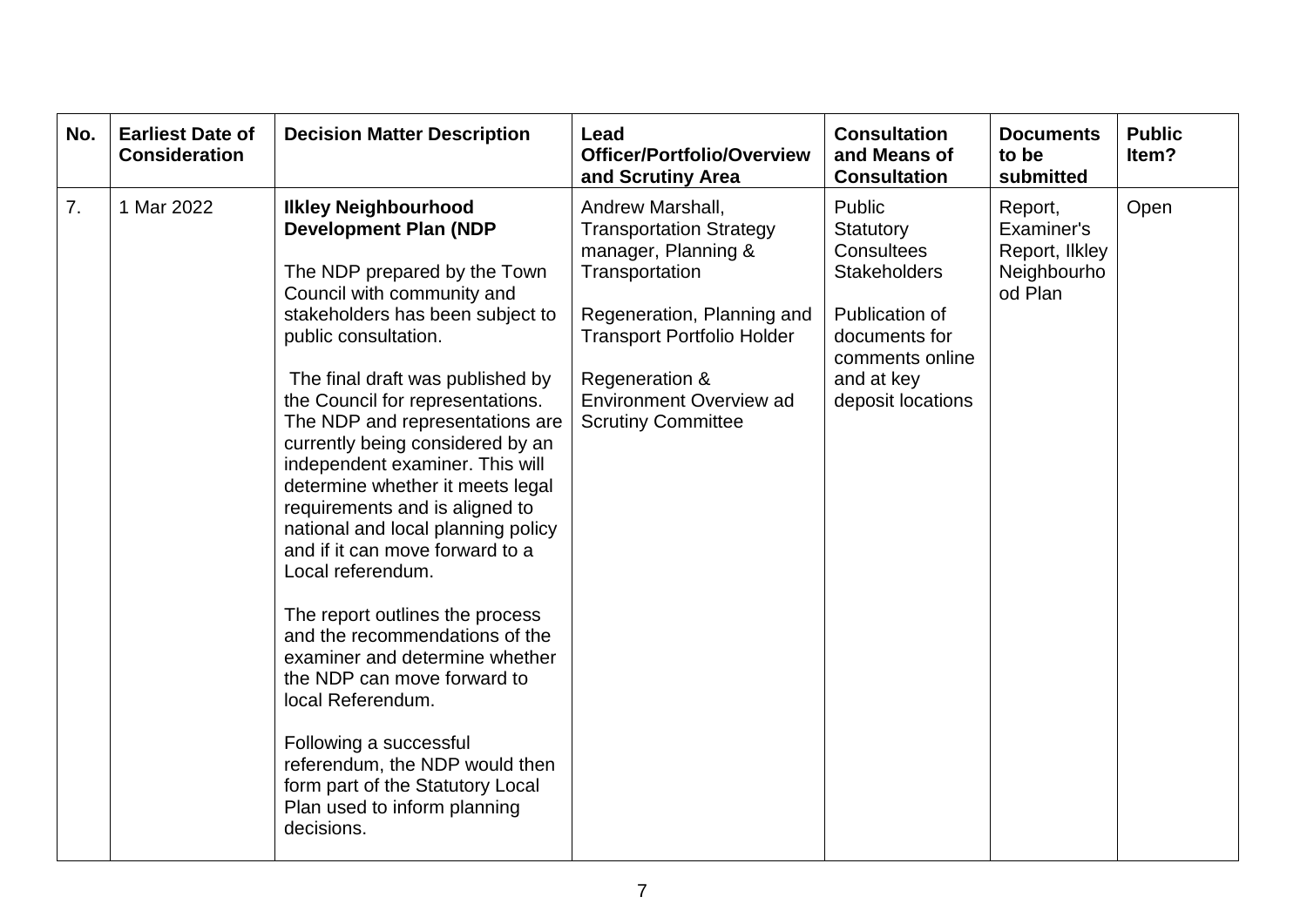| No. | <b>Earliest Date of</b><br><b>Consideration</b> | <b>Decision Matter Description</b>                                                                                                                                                                                                                                                                                                                                                                                                          | Lead<br>Officer/Portfolio/Overview<br>and Scrutiny Area                                                                                                                                                          | <b>Consultation</b><br>and Means of<br><b>Consultation</b>      | <b>Documents</b><br>to be<br>submitted | <b>Public</b><br>ltem? |
|-----|-------------------------------------------------|---------------------------------------------------------------------------------------------------------------------------------------------------------------------------------------------------------------------------------------------------------------------------------------------------------------------------------------------------------------------------------------------------------------------------------------------|------------------------------------------------------------------------------------------------------------------------------------------------------------------------------------------------------------------|-----------------------------------------------------------------|----------------------------------------|------------------------|
| 8.  | 5 Apr 2022                                      | <b>Quarter 4 Finance Position</b><br><b>Statement 2021/22</b><br>The report provides Members<br>with an overview of the forecast<br>financial position of the Council<br>for 2021-22                                                                                                                                                                                                                                                        | Chris Chapman<br>chris.chapman@bradford.g<br>ov.uk<br>Leader of Council and<br><b>Corporate Portfolio</b><br><b>Corporate Services</b><br><b>Overview &amp; Scrutiny</b><br>Committee                            | <b>Briefings and</b><br>report<br>Report                        | Report                                 | Open                   |
| 9.  | 7 June 2022                                     | City of Culture 2025 / Legacy<br>What is the legacy of City of<br>Culture.<br>What opportunities are available<br>to us to deliver and build on. How<br>can we maximise momentum and<br>continue the commitment to<br>culture & creative industries as<br>driver to support our ambitions for<br>clean growth.<br>The report will seek Executive's<br>approval of different options to<br>deliver on the legacy of City of<br>culture 2025. | Nicola Greenan<br>nicola.greenan'bradford.gov<br>.uk@moderngov.co.uk<br><b>Healthy People and Places</b><br>Portfolio Holder<br>Regeneration &<br><b>Environment Overview &amp;</b><br><b>Scrutiny Committee</b> | Public<br>Statutory<br><b>Consultees</b><br><b>Stakeholders</b> | Report                                 | Open                   |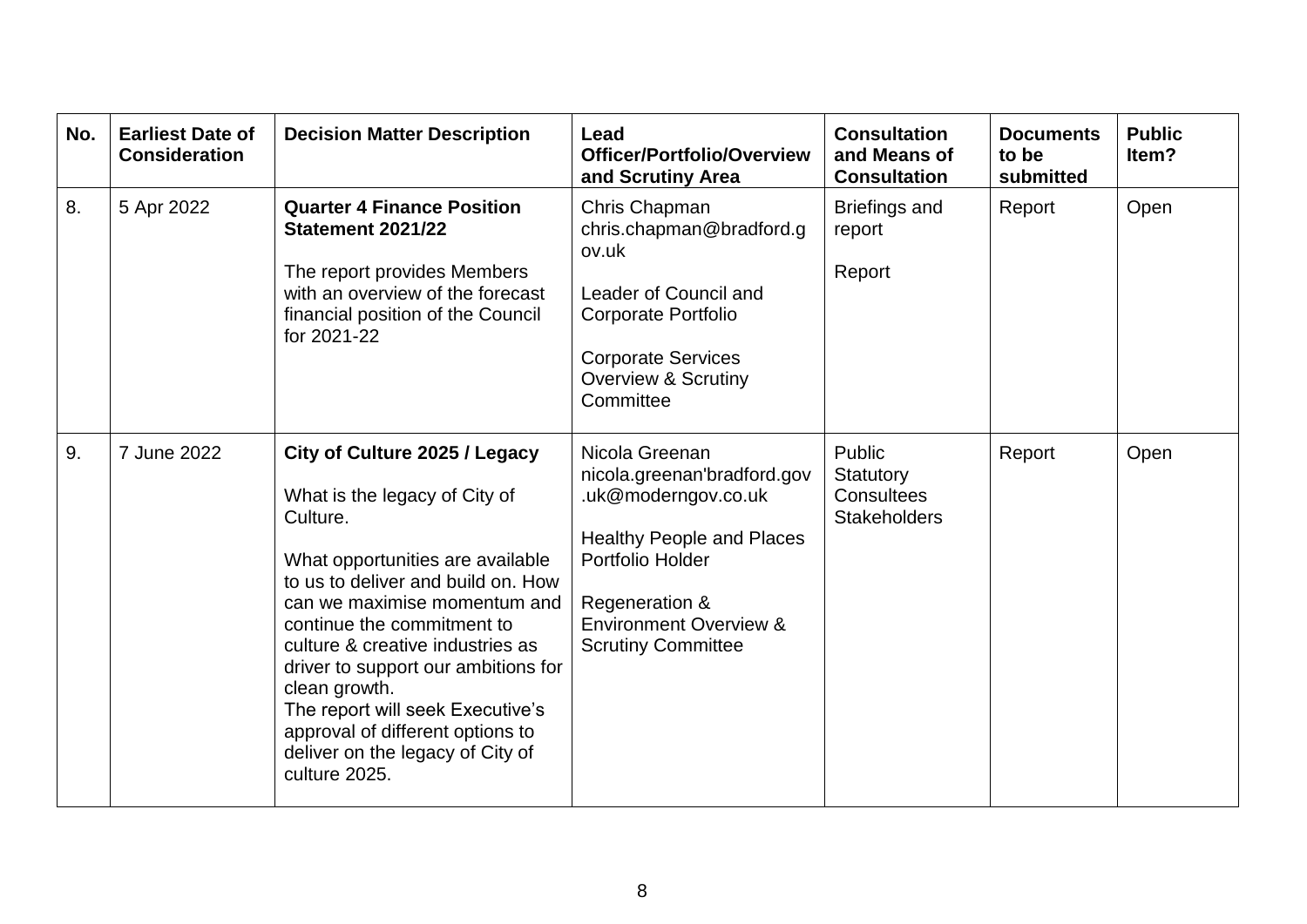| No.            | <b>Earliest Date of</b><br><b>Consideration</b>                   | <b>Decision Matter Description</b>                                                                                                                          | Lead<br>Officer/Portfolio/Overview<br>and Scrutiny Area                                                                                                                                                   | <b>Consultation</b><br>and Means of<br><b>Consultation</b> | <b>Documents</b><br>to be<br>submitted | <b>Public</b><br>Item? |  |  |  |  |
|----------------|-------------------------------------------------------------------|-------------------------------------------------------------------------------------------------------------------------------------------------------------|-----------------------------------------------------------------------------------------------------------------------------------------------------------------------------------------------------------|------------------------------------------------------------|----------------------------------------|------------------------|--|--|--|--|
|                | <b>B.PROGRAMME OF KEY DECISIONS TO BE MADE BY AREA COMMITTEES</b> |                                                                                                                                                             |                                                                                                                                                                                                           |                                                            |                                        |                        |  |  |  |  |
| $\mathbf{1}$ . | Keighley Area<br>Committee $-$<br>16 Mar 2022                     | <b>Keighley Locality Plan 2022-</b><br>2025<br>This report presents the Keighley<br>Locality Plan 2022-2025 for<br>approval by the Area Committee.          | Jonathan Hayes Tel: 01535<br>618008<br>jonathan.hayes@bradford.<br>gov.uk<br>Leader of Council and<br>Corporate Portfolio<br><b>Health and Social Care</b><br><b>Overview and Scrutiny</b><br>Committee   | N/A<br>N/A                                                 | Area<br>Committee<br>report            | Open                   |  |  |  |  |
| 2.             | <b>Bradford East</b><br>Area Committee -<br><b>June 2022</b>      | <b>Bradford East Locality Plan</b><br>2022-2025<br>This report presents the Bradford<br>East Locality Plan 2022-2025 for<br>approval by the Area Committee. | Louise Williams Tel: 01274<br>431066<br>louise.williams@bradford.<br>gov.uk<br>Leader of Council and<br>Corporate Portfolio<br><b>Health and Social Care</b><br><b>Overview and Scrutiny</b><br>Committee | N/A<br>N/A                                                 | Area<br>Committee<br>Report            | Open                   |  |  |  |  |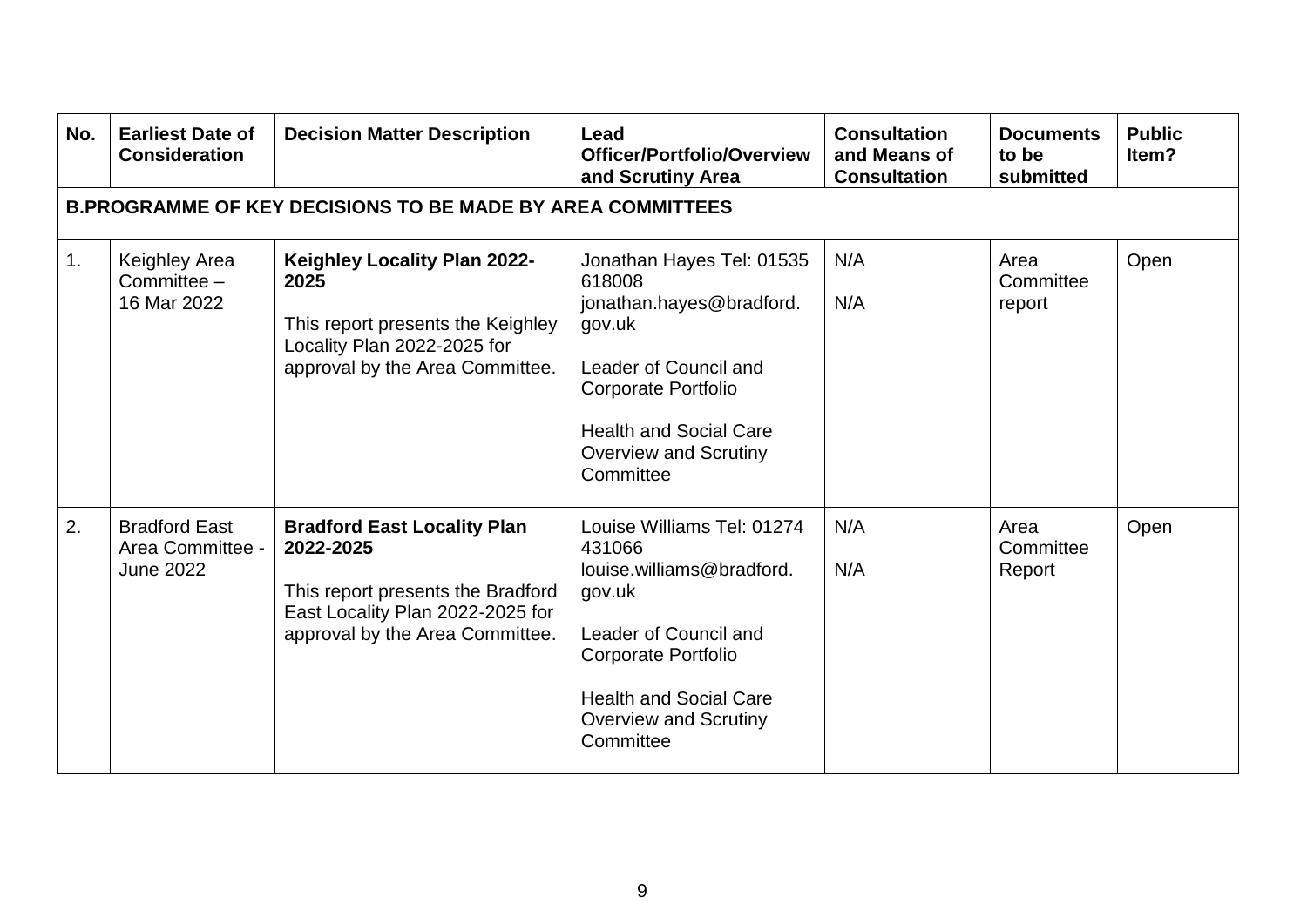| No. | <b>Earliest Date of</b><br><b>Consideration</b>               | <b>Decision Matter Description</b>                                                                                                                               | Lead<br>Officer/Portfolio/Overview<br>and Scrutiny Area                                                                                                                                                                                   | <b>Consultation</b><br>and Means of<br><b>Consultation</b> | <b>Documents</b><br>to be<br>submitted | <b>Public</b><br>ltem? |
|-----|---------------------------------------------------------------|------------------------------------------------------------------------------------------------------------------------------------------------------------------|-------------------------------------------------------------------------------------------------------------------------------------------------------------------------------------------------------------------------------------------|------------------------------------------------------------|----------------------------------------|------------------------|
| 3.  | <b>Bradford West</b><br>Area Committee -<br>24 Mar 2022       | <b>Bradford West Locality Plan</b><br>2022-2025<br>This report presents the Bradford<br>West Locality Plan 2022-2025 for<br>approval by the Area Committee.      | Noreen Akhtar<br>noreen.akhtar@bradford.<br>gov.uk<br>Leader of Council and<br>Corporate Portfolio<br><b>Health and Social Care</b><br><b>Overview and Scrutiny</b><br>Committee                                                          | N/A<br>N/A                                                 | Area<br>Committee<br>Report            | Open                   |
| 4.  | <b>Bradford South</b><br>Area Committee -<br><b>June 2022</b> | <b>Bradford South Locality Plan</b><br>2022-2025<br>This report presents the Bradford<br>South Locality Plan 2022-2025<br>for approval by the Area<br>Committee. | Mick Charlton, Bradford<br>South Area Coordinator Tel:<br>01274 437656<br>mick.charlton@bradford.<br>gov.uk<br>Leader of Council and<br>Corporate Portfolio<br><b>Health and Social Care</b><br><b>Overview and Scrutiny</b><br>Committee | N/A<br>N/A                                                 | Area<br>Committee<br>Report            | Open                   |